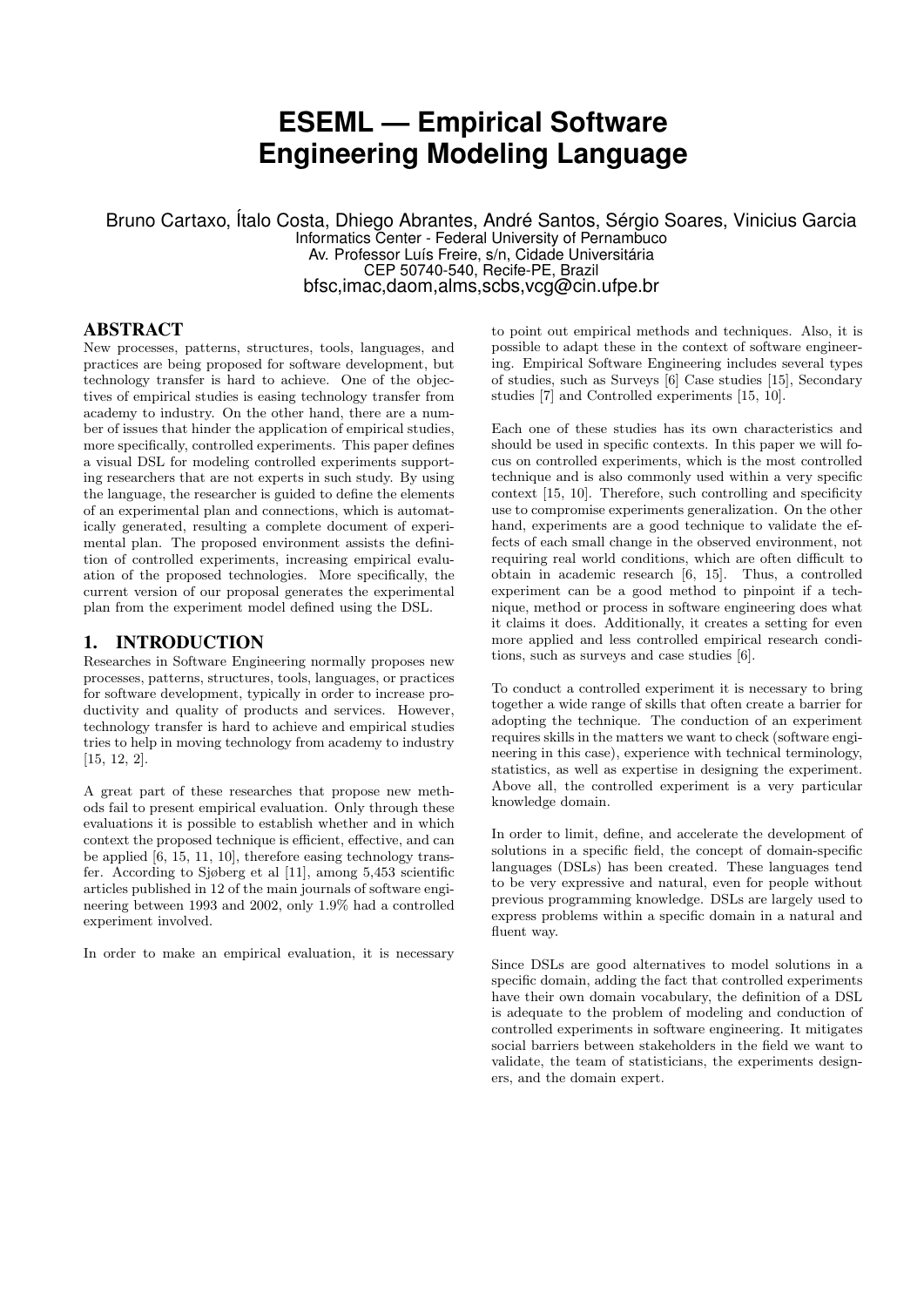In the face of all those previously explained reasons, this paper presents the definition and development of a visual DSL for modeling controlled experiments in software engineering. Our solution generates the experimental plan document from an instantiation of our domain model. By using the language, the researcher is guided to define the elements of an experimental plan and connections, which is automatically generated, resulting a complete document of experimental plan. This DSL is the kickoff for a major research initiative that is the development of a platform for conducting empirical studies in software engineering. Such platform and computer-aided systems are necessary tools to increase the volume and quality of empirical studies in software engineering [14].

This paper is organized as follows. Section 2 addresses the main concepts of empirical software engineering and controlled experiments. The approach we used to propose a DSL is discussed in Section 3. Section 4 presents the DSL and the workbench we defined to model controlled experiments. Section 5 presents the related work. Conclusions are discussed in Section 6 and future work in Section 7.

# 2. EMPIRICAL SOFTWARE ENGINEERING AND CONTROLLED EXPERIMENTS

The use of scientific method involves the comparison of theories and techniques with reality in order to verify if those are valid enough to be taken forward. A major problem in the current scenario is that software engineering has used time as a parameter for validity of its theories in detriment of confrontation with reality through experimentation. The value of an idea is judged by whether or not people use the idea. If many people use the idea, for a long time, it seems to be certain [6].

Since it is critical to use empirical methods to evaluate theories for software engineering, it is also necessary to master technologies for conducting the studies, as well as expertise to overcome the problems inherent to them. Some of the impediments to the systematization of empiricism in software engineering are: lack of familiarity with the scientific method, lack of experience in analyzing the data, and lack of comprehension to deal with the burden related to the human factors in software development.

In order to remove or at least reduce the presented obstacles, some actions are necessary. If software developers are not familiar with the scientific method, it is interesting to present them with positive results in other disciplines such as engineering and medicine. This would be a way of showing that the cycle of hypothesis confrontation with the reality is of great value to have a better understanding of the construction of a software. In the case of developers lacking the experience to analyze the data, just show them that the necessary statistical and mathematical foundation is part of their own education as engineers. If the experiment examples are more common in other areas such as agronomy and medicine, a good solution is to increase the volume of empirical studies in software engineering to create a body of knowledge and appropriate terminology. Finally, if human factors are strong confounders in the development of software, we can make use of knowledge from human sciences in conducting empirical studies in order to control and minimize such biases [6].

Once the obstacles are removed or controlled, it is possible to say that we are ready to conduct an empirical study. So the next step is to select which type of study is best suited to our research. For now, it is important to know the categories of empirical studies. Thus, we have two types of classifications for empirical studies: according to the nature of the data and regarding the process of conducting the study. Concerning the nature of data, there are qualitative and quantitative studies. On the strategy of conduction, there are surveys, case studies, secondary studies, and controlled experiments.

Quantitative studies investigate the relationship between the numerical variables being examined. Qualitative research, on the other hand, tries to understand the objects in their natural state without having to establish numerical relationships [6].

In addition to the types of studies by the nature of the data, there are studies on the strategy of conduction. Surveys, for example, are investigations made in retrospect, typically through interviews and questionnaires, when some method or tool is already being used, seeking to interpret the results to generate descriptive and explanatory conclusions. Case Studies, on the other hand, are widely used to monitor projects and activities during its execution, collecting data and doing statistical analysis without much control over the observed environment. Secondary and tertiary studies, such as systematic reviews and mapping studies are made by gathering up the empirical research done in a particular area of knowledge aiming to organize and take nontrivial conclusions about the subject in question [7]. Finally, controlled experiments are usually careful examinations made in a laboratory with a high degree of control. These studies are intended to manipulate variables and to observe their effects, to perform statistical analysis and draw conclusions about the impacts of variables in their contexts [15].

The experimentation process is done at different levels by various groups within the software engineering community, which means that each group must take a specific responsibility in verifying knowledge. The first link in the chain is the researcher, which proposes theories, methods, tools, and techniques to address open problems. This level of testing is most commonly performed in laboratories at highly controlled environments, in contrast to the studies in the real world. However, this first level of research is extremely necessary to answer preliminary questions such as: Does the methodology have some effect on the team productivity? Does the programming paradigm X have an impact on the readability and maintainability of the code? These are some of the recurring questions in software engineering [6].

In order to obtain reliable results when conducting a controlled experiment, it is important to follow a well defined systematic process. When we say process, we should understand it as guide to support some activity from the very beginning to its own end. Within this perspective we can characterize the process of conducting a controlled experiment with the following phases: definition, planning, operation, analysis, and presentation [15].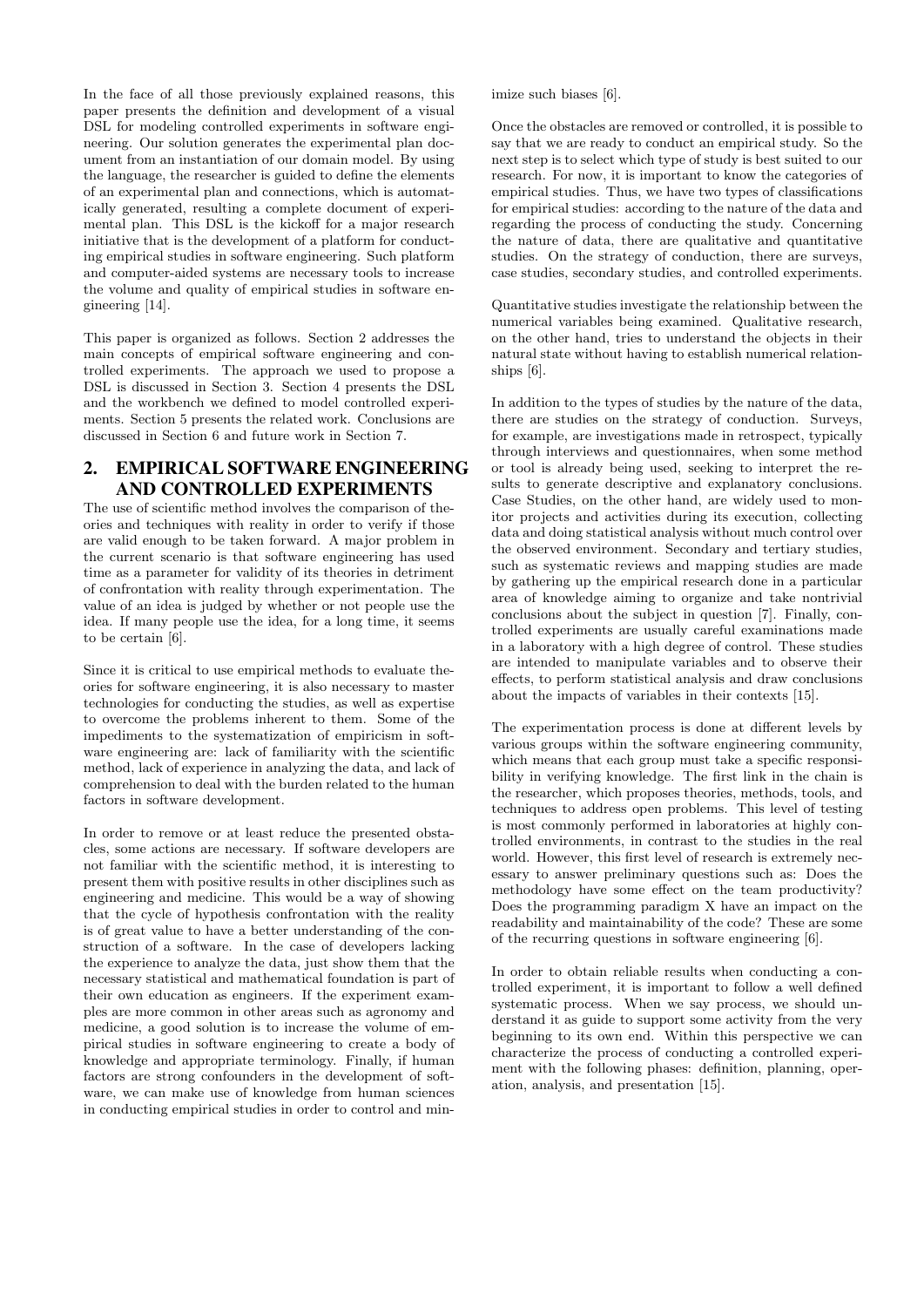During the definition phase, the researcher is concerned with the experiment setup, in terms of problems and objectives. Then, in the planning phase, the researcher must design the experiment in order to specify variables, treatments and threats to validity. Later, during the operation, the experiment is actually executed according to a plan and the data originated by the execution collected. Once the data was collected, the next step is to perform an exploratory analysis of these data, which is to perform a statistical analysis and further hypothesis tests of these. Finally, the researcher must present the analysis and further conclusions for the experiment [15].

In addition, it is still necessary for the researcher to know the terminology inherent to the field of experimentation. With these terms in mind, the researcher will be able to map each concept to the experiment to be performed. Some key concepts are: experimental unit, experiment participants, response variables, parameters, factors, levels, block variables, validity, and others [15, 6].

The experimental unit or experimental object is the entity who "suffers" the execution of the experiment and can only be well defined in accordance with the objectives of the experiment. Patients are typically the units of a medical experiment. A software project or a phase of a development process can be the experimental unit of a software engineering experiment.

Participants are those individuals who apply, in the experimental unit, the techniques and methods that are being tested. In some branches of knowledge, the participant exercises little or no influence on the outcome of the experiment. However, it is known that in software engineering participants are key players influencing both positively and negatively the results of the experiment.

Response variables or dependent variables are typically the outputs (or results) of an experiment. In case of controlled experiments, these variables are typically quantitative. The execution time of an algorithm may be a response variable within the context of an experiment that evaluates performance on multiple implementations of an algorithm.

Parameters are characteristics fixed at a given value, so they do not vary throughout the experiment execution's process. In order to compare the quality of code to implement a solution using and not using design patterns, we could set as a parameter the programming language to ensure that the improvement in execution time would be inherent to the use of the pattern and the experiment would be valid within the scope of the language set as parameter.

Factors are features that intentionally vary during executions of an experiment. Thus, the understanding of their effects on response variables are the goals of an experiment. Levels (or alternatives) are the values that a factor can assume. If an experiment is conducted to assess which language is more efficient to solve a given problem, one factor could be the programming language, and the alternatives could be Java and C++.

Blocking variables are undesired variations that occur dur-

ing the experiment and, thus, cannot be fixed as parameters. However, blocking variables influence the response variables and in many cases invalidate experiments. An experiment focused on assessing the quality of a code written in some particular language can be strongly influenced by the experience of the developer. Therefore, experience may be a blocking variable [6].

Another key concept in the scope of experiments is how valid are their results. A misguided planning, execution or data collection may completely invalidate the results of an experiment. For that reason, it is important to ensure that all aspects that guarantee the validity of an experiment are performed correctly. It is common to define the existence of four types of validity: conclusion, internal, construction and external [15].

When the basics are known, as well as the process of experimentation, we are already able to conduct an experiment. Recalling those after conducting a controlled experiment is very important to replicate it. Replication of an experiment consists in run it again, preferably by another group of researchers, to ensure the validity of the results and adjust possible mistakes in planning, analysis, and conclusions.

## 3. DOMAIN-SPECIFIC LANGUAGES

According to Fowler [4], a Domain-specific language is a computer programming language and, like any other language, is as a way of manipulating abstractions. Domainspecific languages are languages of limited expressiveness focused on a particular domain.

DSLs are composed by two key concepts: Like any other computer programming language, it should run on a computer attending to a purpose; Every language should have a sense of fluency where the expressiveness comes not just from individual expressions but also from the way they can be composed together.

A general-purpose programming language provides lots of capabilities: supporting varied data, control, and abstraction structures. All of this is useful, but makes it harder to learn and use. A DSL, on the other hand, provides a bare minimum of features needed to support its domain. You cannot build an entire software system in a DSL; rather, you use a DSL for one particular aspect of a system.

Fowler states that a limited language is only useful if it has a clear focus on a small domain. The domain focus is what makes a limited language worthwhile.

There are three different kinds of DSLs: Internal DSLs, External DSLs and DSL Workbenches. A DSL within a general purpose programming language is an Internal DSL (i.e.: Regular Expression in some languages). A DSL that runs separate from the language of the application it works with is an External DSL (i.e.: XML). External DSLs will usually be parsed by a code in the host application using text parsing techniques. When you have a specialized IDE for defining and building DSLs, used not just to determine the structure of a DSL but also as a custom editing environment for people to write DSL scripts, you have a DSL Workbench.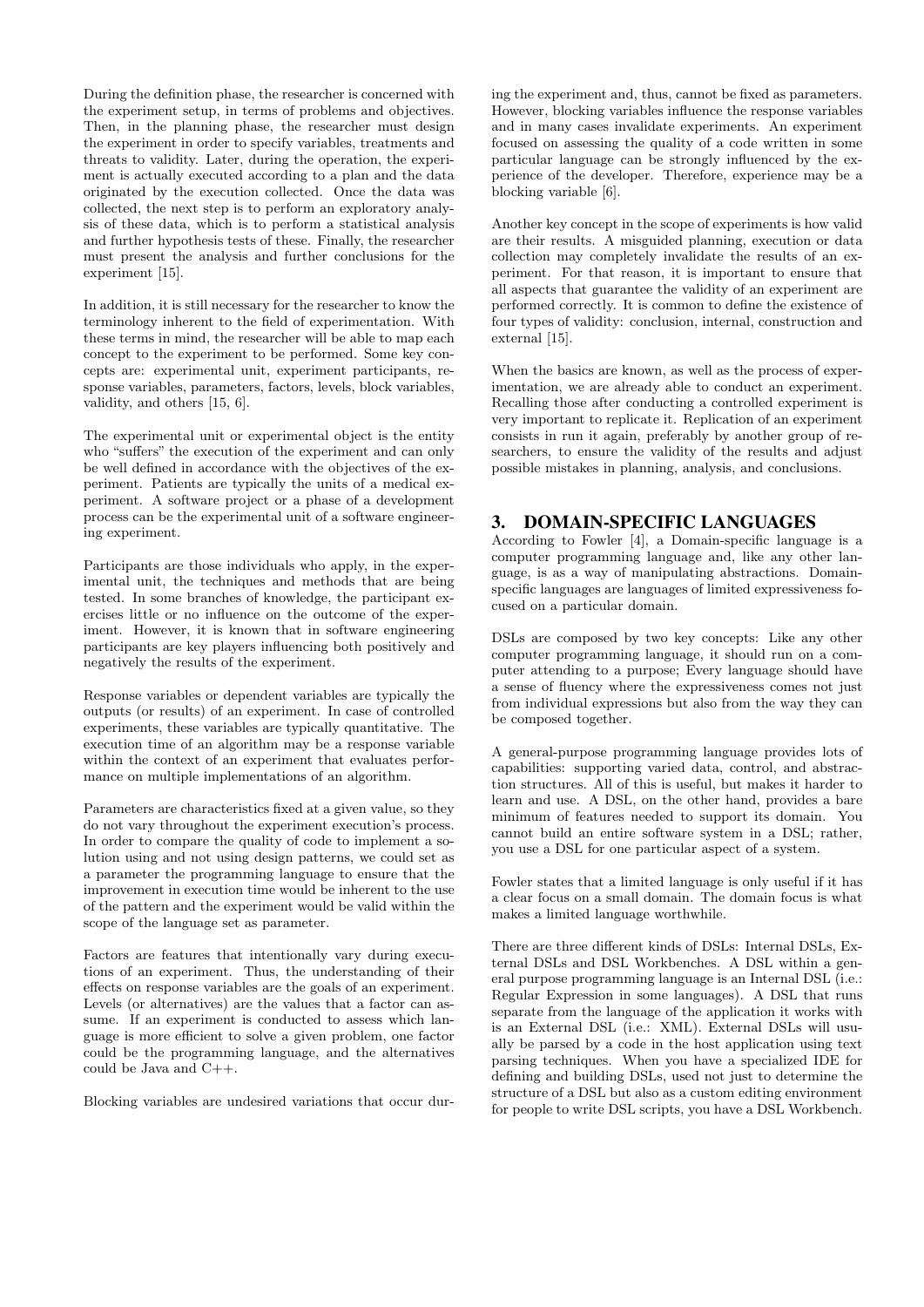## 3.1 DSL Lifecycle

Fowler states that a common alternative is firstly define the DSL. He mentions that you should begin defining some scenarios and the way you would like the DSL to look. Additionally, he emphasizes the presence of a domain expert during the construction of the language: "This is a good first step to using the DSL as a communication medium".

When you sit down with some people who understand the customers' needs, you come up with a set of controlled behaviors, either based on what people wanted in the past, or on something you think they will desire. That is the input you need to create a way to write it in a DSL form.

For every interaction in this workflow, you will modify the DSL to support new capabilities. By the end of the exercise, you will have worked through a reasonable sample of cases and will have a pseudo-DSL description of each of them. Once you have a representative set of pseudo-DSLs, i.e. a representative set of features for a given domain, you can start implementing them.

#### 3.2 DSL Workbench

In the present study, we constructed a DSL Workbench to improve productivity in the experiment execution, minimize flaws in the experiment modeling, and to mitigate the social barriers in the understanding and sharing of knowledge among stakeholders in controlled experiments. The first two goals can be achieved by systematizing the process of controlled experiments. The third goal, which is our main focus, can be achieved by a DSL Workbench.

A DSL workbench is an environment designed to help people create new DSLs, together with high-quality tooling required to use those DSLs effectively [4]. This visualization representation is similar to the DSL itself in that it allows a human to understand the model. The visualization differs from the source in that it is not editable, but on the other hand, it can do something an editable form cannot, such as a render diagrams. Communication with the customers and users is the most common source of project failure in software development. By providing a clear yet precise language to deal with domains, a DSL can help improve this communication. Additionally, as Fowler states: "I do think DSLs can improve communication. It is not that domain experts will write the DSLs themselves; but they can read them and thus understanding what the system thinks it is doing. By being able to read DSL code, domain experts can spot mistakes. The biggest gain from using a DSL in this way comes when domain experts start reading it. Involving domain experts in a DSL is very similar to involving domain experts in building a model. I have often found great benefit by building a model together with domain experts; constructing a Ubiquitous Language deepens the communication between software developers and domain experts" [4].

## 4. ESEML

In order to develop the DSL for the present study, our work started based on the lifecycle defined by Fowler to create Domain Specific Languages [4]. Instead of starting by the Domain Specific Language itself, a preliminary informal review of models, ontologies [5, 9] and other formal representations for controlled experiments has been done. Our objective



Figure 1: Part of ESEML domain model.

was to provide a rationale of concepts and their relations for controlled experiments. The idea was to define our Domain Model and then proceed with the DSL itself.

Based on concepts, entities, and relations raised by relevant studies, we came to a leverage for our model. Due to space constraints, part of the ESEML domain model is depicted in Figure  $1<sup>1</sup>$ . The starting point for the implementation of our DSL was creating, through code generation, the experimental plan.

We chose the Microsoft DSL Tools to create the DSL. We first need to define a domain model, therefore we proceed with a preliminary definition of the model and implement the entire DSL later. After the conception of the model, the next step was defining the visual representation of the DSL. Just like the lifecycle mentioned by Fowler, a couple of interviews with experienced researchers and further validation with the proposed visual representation were done. Our objective was to follow the first step mentioned by Fowler, to start using the DSL as a communication medium among stakeholders.

These interviews led to the conception of new features and ideas for the DSL. Anyhow, we chose not to add new features, avoiding to exceed time and scope limitations we had due to the nature of this project, making us to stick with our preliminary domain model. Additionally, no semantic validators were implemented due to the same restrictions.

By using the ESEML Workbench, the user can instantiate his own experiment from a pre-defined model for controlled experiments. The whole idea of our domain model was to summarize, through a rationale of models in software experimentation, the entities involved in a controlled experiment. Part of the ESEML workbench is presented in Figure 2. The experiment elements that the researcher will use to define his experiment are on the objects palette in the left-hand side. Each element corresponds to one specific experiment element in the domain model (see Section 2). On the righthand side you can see the diagram with the domain elements of the experiment being modeled.

At the elements palette the user can define both null and alternative hypothesis, factors, related treatments, parameters, dependent variables, subjects, experimental units, adherence tests, hypothesis test, define threats and valida-

<sup>1</sup>The complete domain model is available at http://bit.ly/Sr2mqu.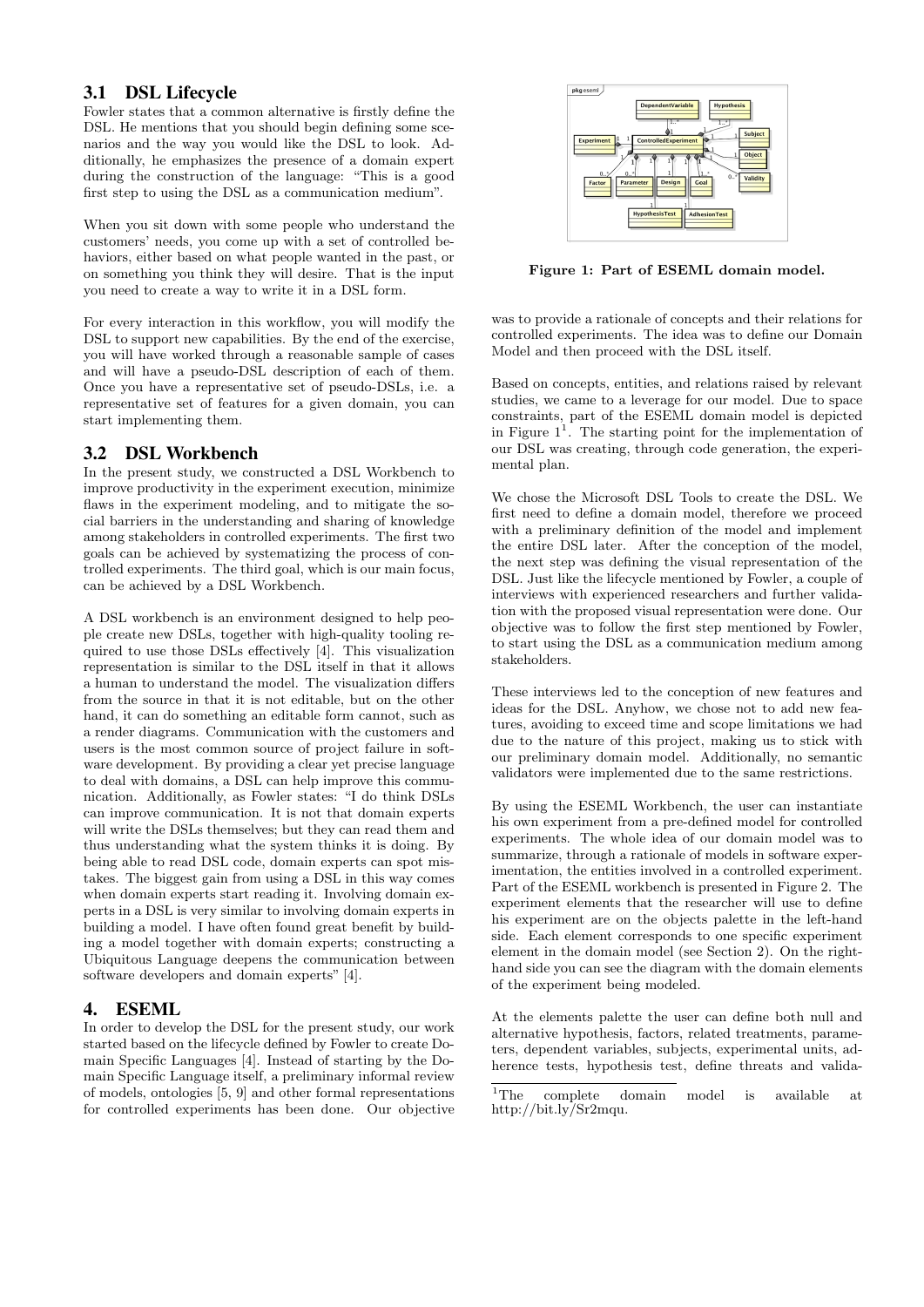

Figure 2: Part of ESEML Workbench.

tions (internal, external, conclusion and construction), and a Goal-Question-Metrics structure for the experiment. The complete list of elements is presented in Table 1. All those elements of an experiment were explained in Section 2.

Our objective was to define each element and its relationships in a model reflecting a controlled experiment. Thus, in a GQM structure, for example, a controlled experiment is linked to a goal that has an embedded relationship with questions, and each question have a set of metrics.

Elements within the ESEML model have properties that can be defined during the construction of the experiment model. The final graph that represents the experiment is going to be syntactically and semantically validated. Thus, in order to minimize errors during the configuration of the experiment, the ESEML will be capable of prompting the user for possible experiment threats of validity, also it can identify confounding factors or even show that questions are not based on any metrics.

The model represents the experiment. Thus, it might work as an effective communication channel between different stakeholders in the experimentation process mitigating doubts and conflicts in the experiment configuration.

Finally, from the defined model, there is information to generate the experimental plan, forms to collect data, scripts to perform statistical analysis of the defined metrics, and other artifacts related to your experiment. Thus, ESEML is intended to ease the burden in the process of experimenting, from planning through data collection and analysis, those can be achieved through transformations of the domain model instance. We believe that these transformations might improve productivity of experimentation in software engineering.

We focused our work on implementing a language that enables researcher to represent all the data needed to allow the automated generation of an experimental plan. Microsoft DSL Tools Framework [3] uses T4 transformation templates to generate code. A set of conditions and rules has been defined to iterate through our Domain model structure and transform the model into a PDF document. The document is intended to contain all demands to the experimental plan. After defining your controlled experiment through the visual representation of our DSL, you are just one click away

from generating the experimental plan. Due to space contraints, an example of the experimental plan generated by our DSL using a real experiment definition is available at http://bit.ly/RusZYm.

## 5. RELATED WORK

Initially, an informal review of the literature looking for similar studies has been done. No studies involving the definition of a DSL and a Language Workbench for modeling empirical studies in software engineering were found. It was possible to find some tools focused on supporting the conduction of empirical studies in software engineering, which are presented in this section.

Torii et al [13] presented a Computer-Aided Empirical Software Engineering (CAESE) framework and Ginger2, a partial implementation of this framework, that aims to support all phases of an in vitro study (controlled experiment) in software engineering. However, the experiment design phase support was not implemented in the Ginger2 as reported in [13] and this phase is exactly what our work focus. Punter et al [8] show the advantages of online surveys making use of some web survey tools management systems like Globalpark iSurvey, or eSurvey. Bandara et al [1] propose an overall approach to conduct systematic literature review in the context of information systems making use of NVIVO, a qualitative data management tool, and ENDNOTE, a personal reference database.

# 6. CONCLUSION

In the present work we have reviewed the concepts of Experimental Software Engineering focused on controlled experiments. Additionally, we have addressed challenges found throughout different phases of an experiment, from an initial experimental plan to final study validations. Issues found throughout the process of experimenting were listed in order to present the complexity of the domain and confirm the need of better tools to realize experimentation.

A domain-specific language was defined and presented according to the needs aforementioned and based on experienced researchers in the empirical software engineering topic. The process described by Fowler was followed in the conception of the ESEML Workbench, its domain model, and the visual representation of the DSL. At last, we present a case of an automatic generation of the experimental plan, which was the starting point for the present study. See a generated plan at http://bit.ly/RusZYm.

Finally, the potential of the proposed DSL was emphasized through the exemplification of what can be done in code generation applied in model transformation, for the activities involved in a controlled experiment.

# 7. FUTURE WORK

For future work, our DSL Workbench is intended to generate any artifacts necessary to conduct a controlled experiment, including software to collect data effectively from the experimental units. Limited transformations and validators were implemented in our DSL due to scope and time limitations. Those are intended to be included in the next release.